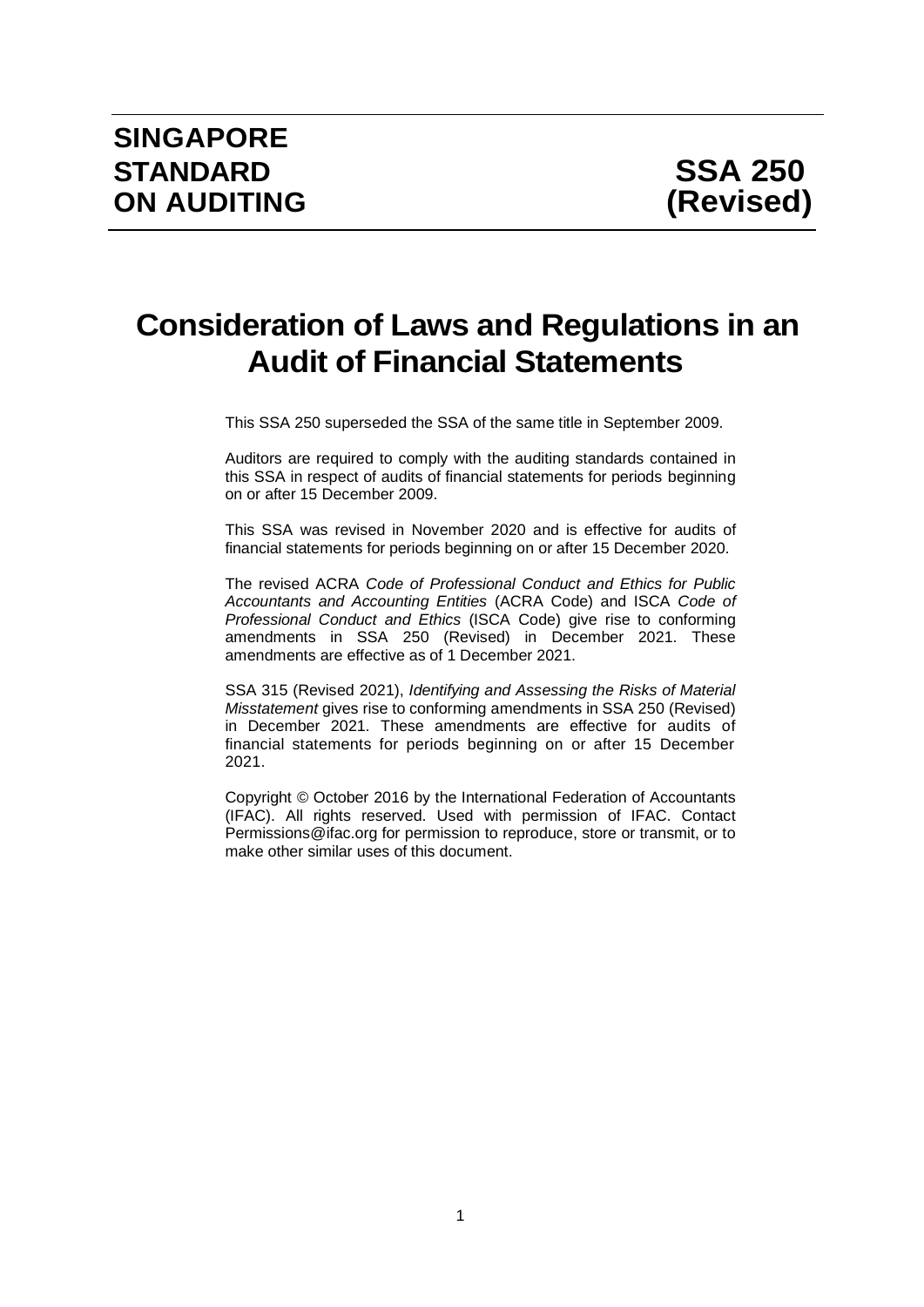# **SINGAPORE STANDARD ON AUDITING 250 (REVISED) CONSIDERATION OF LAWS AND REGULATIONS IN AN AUDIT OF FINANCIAL STATEMENTS**

(Effective for audits of financial statements for periods beginning on or after 15 December 2021)

## **CONTENTS**

**Foreword** 

Paragraph

| <b>Introduction</b>                                                                           |                |
|-----------------------------------------------------------------------------------------------|----------------|
| Scope of this SSA                                                                             | $\mathbf{1}$   |
| <b>Effect of Laws and Regulations</b>                                                         | $\overline{2}$ |
| Responsibility for Compliance with Laws and Regulations                                       | $3-9$          |
| <b>Effective Date</b>                                                                         | 10             |
| <b>Objectives</b>                                                                             | 11             |
| <b>Definition</b>                                                                             | 12             |
| <b>Requirements</b>                                                                           |                |
| The Auditor's Consideration of Compliance with Laws and Regulations                           | $13 - 18$      |
| Audit Procedures When Non-Compliance Is Identified or Suspected                               | 19-22          |
| Communicating and Reporting Identified or Suspected Non-Compliance                            | 23-29          |
| Documentation                                                                                 | 30             |
| <b>Application and Other Explanatory Material</b>                                             |                |
| Responsibility for Compliance with Laws and Regulations                                       | $A1 - A8$      |
| Definition                                                                                    | A9-A10         |
| The Auditor's Consideration of Compliance with Laws and Regulations                           | A11-A16        |
| Audit Procedures When Non-Compliance Is Identified or Suspected                               | A17-A25        |
| Communicating and Reporting Identified or Suspected Non-Compliance                            | A26-A34        |
| Documentation                                                                                 | A35-A36        |
| Cinconse Chanderd on Audition (CCA) OFO (Deviaed), Consideration of Lawn and Decudations in a |                |

Singapore Standard on Auditing (SSA) 250 (Revised), "*Consideration of Laws and Regulations in an Audit of Financial Statements*, should be read in conjunction with SSA 200, "*Overall Objectives of the Independent Auditor and the Conduct of an Audit in Accordance with Singapore Standards on Auditing*.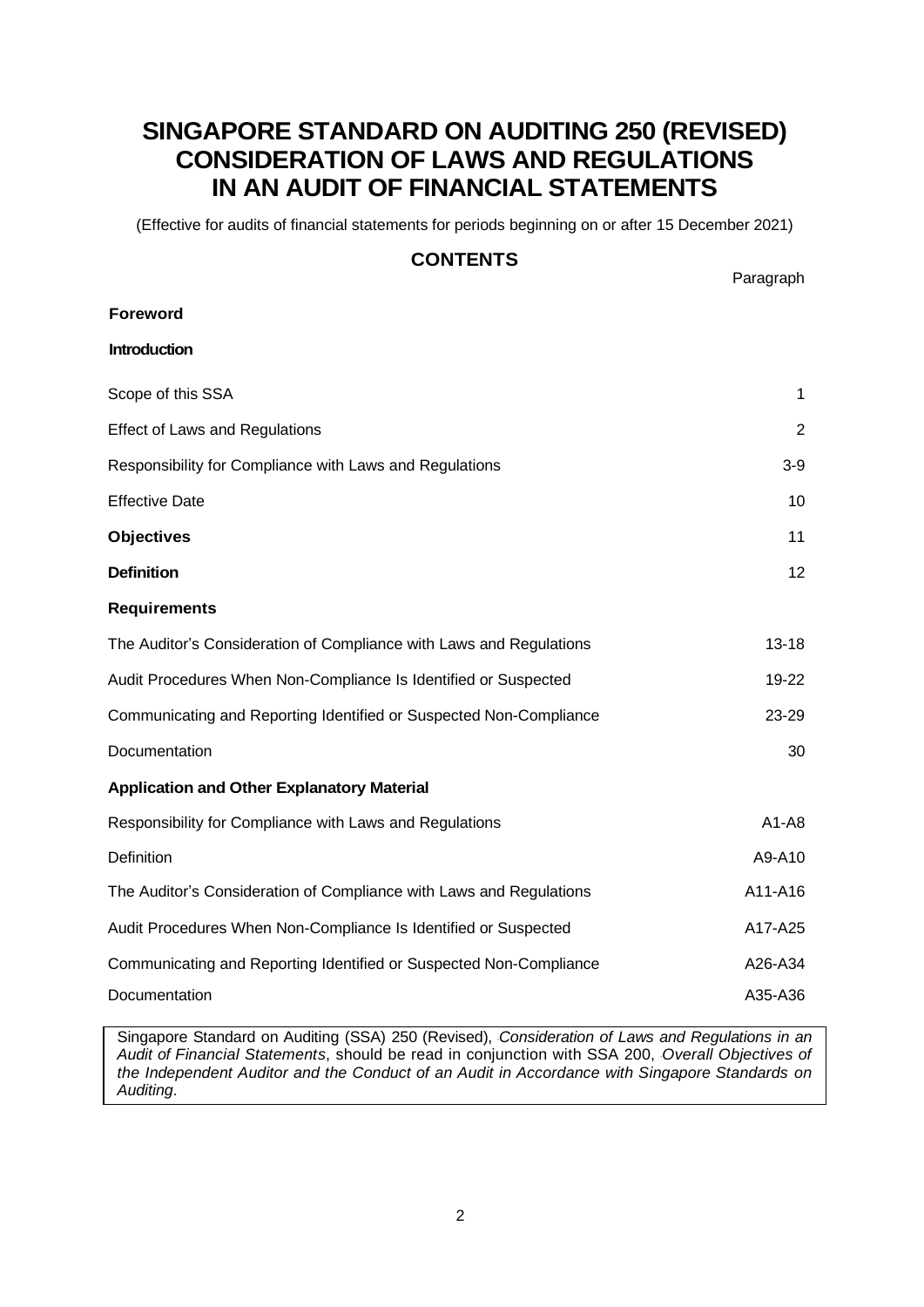# **SINGAPORE STANDARD SSA 250 ON AUDITING (Revised)**

# **Foreword**

This Standard is based on International Standard on Auditing 250 (Revised), with such amendments as were considered appropriate for local adoption.

# **Introduction**

## **Scope of this SSA**

1. This Singapore Standard on Auditing (SSA) deals with the auditor's responsibility to consider laws and regulations in an audit of financial statements. This SSA does not apply to other assurance engagements in which the auditor is specifically engaged to test and report separately on compliance with specific laws or regulations.

## **Effect of Laws and Regulations**

2. The effect on financial statements of laws and regulations varies considerably. Those laws and regulations to which an entity is subject constitute the legal and regulatory framework. The provisions of some laws or regulations have a direct effect on the financial statements in that they determine the reported amounts and disclosures in an entity's financial statements. Other laws or regulations are to be complied with by management or set the provisions under which the entity is allowed to conduct its business but do not have a direct effect on an entity's financial statements. Some entities operate in heavily regulated industries (such as banks and chemical companies). Others are subject only to the many laws and regulations that relate generally to the operating aspects of the business (such as those related to occupational safety and health, and equal employment opportunity). Non-compliance with laws and regulations may result in fines, litigation or other consequences for the entity that may have a material effect on the financial statements.

## **Responsibility for Compliance with Laws and Regulations** (Ref: Para. A1-A8)

3. It is the responsibility of management, with the oversight of those charged with governance, to ensure that the entity's operations are conducted in accordance with the provisions of laws and regulations, including compliance with the provisions of laws and regulations that determine the reported amounts and disclosures in an entity's financial statements.

## *Responsibility of the Auditor*

- 4. The requirements in this SSA are designed to assist the auditor in identifying material misstatement of the financial statements due to non-compliance with laws and regulations. However, the auditor is not responsible for preventing non-compliance and cannot be expected to detect non-compliance with all laws and regulations.
- 5. The auditor is responsible for obtaining reasonable assurance that the financial statements, taken as a whole, are free from material misstatement, whether due to fraud or error.<sup>1</sup> In conducting an audit of financial statements, the auditor takes into account the applicable legal and regulatory framework. Owing to the inherent limitations of an audit, there is an unavoidable risk that some material misstatements in the financial statements may not be detected, even though the audit is properly planned and performed in accordance with

<sup>1</sup> SSA 200, *Overall Objectives of the Independent Auditor and the Conduct of an Audit in Accordance with Singapore Standards on Auditing*, paragraph 5.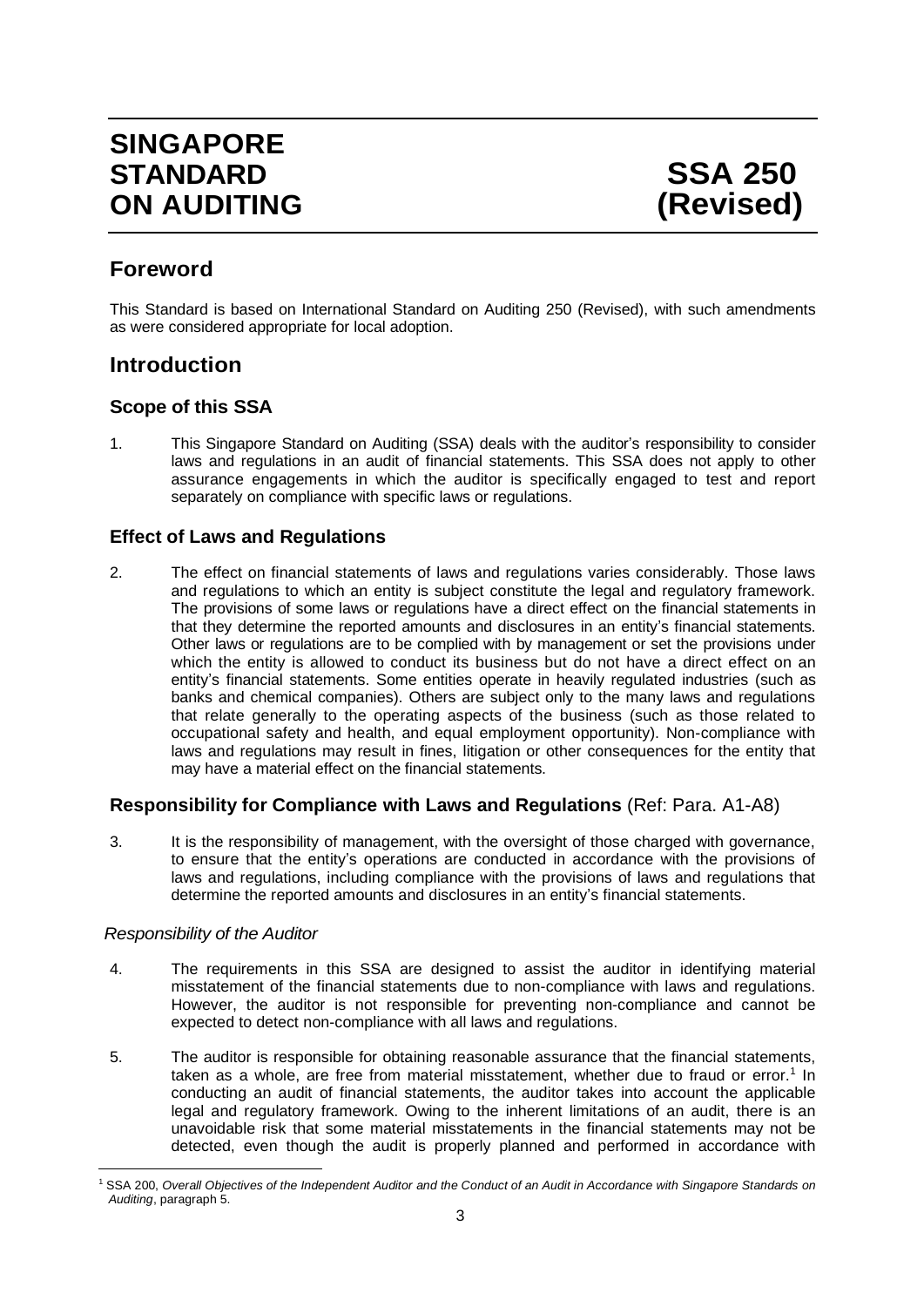the SSAs.<sup>2</sup> In the context of laws and regulations, the potential effects of inherent limitations on the auditor's ability to detect material misstatements are greater for such reasons as the following:

- There are many laws and regulations, relating principally to the operating aspects of an entity, that typically do not affect the financial statements and are not captured by the entity's information systems relevant to financial reporting.
- Non-compliance may involve conduct designed to conceal it, such as collusion, forgery, deliberate failure to record transactions, management override of controls or intentional misrepresentations being made to the auditor.
- Whether an act constitutes non-compliance is ultimately a matter to be determined by a court or other appropriate adjudicative body.

Ordinarily, the further removed non-compliance is from the events and transactions reflected in the financial statements, the less likely the auditor is to become aware of it or to recognize the non-compliance.

- 6. This SSA distinguishes the auditor's responsibilities in relation to compliance with two different categories of laws and regulations as follows: (Ref: Para. A6, A12-A13)
	- (a) The provisions of those laws and regulations generally recognized to have a direct effect on the determination of material amounts and disclosures in the financial statements such as tax and pension laws and regulations (see paragraph 14) (Ref: Para. A12); and
	- (b) Other laws and regulations that do not have a direct effect on the determination of the amounts and disclosures in the financial statements, but compliance with which may be fundamental to the operating aspects of the business, to an entity's ability to continue its business, or to avoid material penalties (e.g., compliance with the terms of an operating license, compliance with regulatory solvency requirements, or compliance with environmental regulations); non-compliance with such laws and regulations may therefore have a material effect on the financial statements (see paragraph 15) (Ref: Para. A13).
	- 7. In this SSA, differing requirements are specified for each of the above categories of laws and regulations. For the category referred to in paragraph 6(a), the auditor's responsibility is to obtain sufficient appropriate audit evidence regarding compliance with the provisions of those laws and regulations. For the category referred to in paragraph 6(b), the auditor's responsibility is limited to undertaking specified audit procedures to help identify non-compliance with those laws and regulations that may have a material effect on the financial statements.
	- 8. The auditor is required by this SSA to remain alert to the possibility that other audit procedures applied for the purpose of forming an opinion on financial statements may bring instances of non-compliance to the auditor's attention. Maintaining professional skepticism throughout the audit, as required by SSA 200, $3$  is important in this context, given the extent of laws and regulations that affect the entity.
	- 9. The auditor may have additional responsibilities under law, regulation or relevant ethical requirements regarding an entity's non-compliance with laws and regulations, which may differ from or go beyond this SSA, such as: (Ref: Para. A8)
		- (a) Responding to identified or suspected non-compliance with laws and regulations, including requirements in relation to specific communications with management and those charged with governance, assessing the appropriateness of their response to non-compliance and determining whether further action is needed;

<sup>2</sup> SSA 200, paragraph A51-A52.

<sup>3</sup> SSA 200, paragraph 15.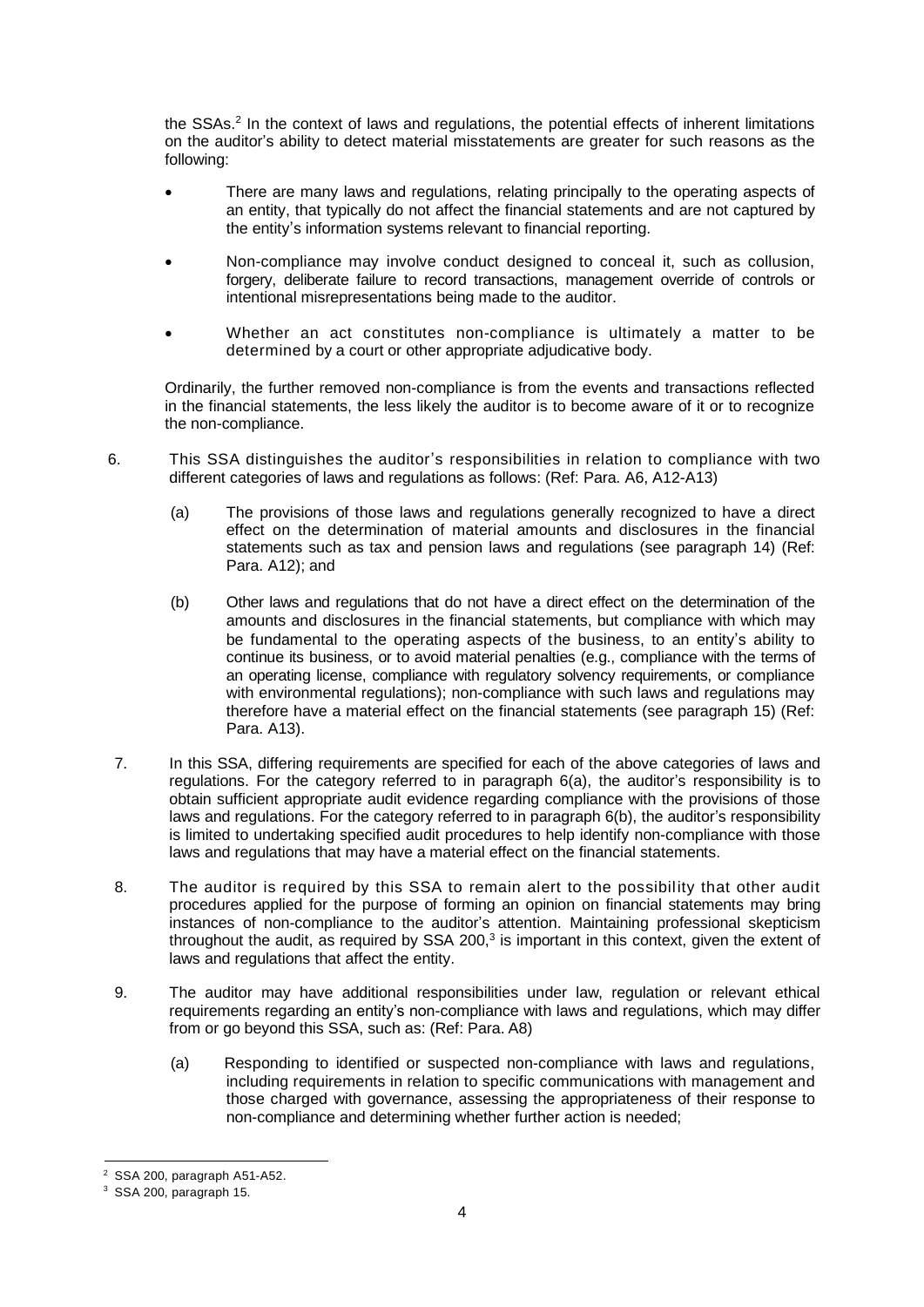- (b) Communicating identified or suspected non-compliance with laws and regulations to other auditors (e.g., in an audit of group financial statements); and
- (c) Documentation requirements regarding identified or suspected non-compliance with laws and regulations.

Complying with any additional responsibilities may provide further information that is relevant to the auditor's work in accordance with this and other SSAs (e.g., regarding the integrity of management or, where appropriate, those charged with governance).

## **Effective Date**

10. This SSA is effective for audits of financial statements for periods beginning on or after 15 December 2021.

## **Objectives**

- 11. The objectives of the auditor are:
	- (a) To obtain sufficient appropriate audit evidence regarding compliance with the provisions of those laws and regulations generally recognized to have a direct effect on the determination of material amounts and disclosures in the financial statements;
	- (b) To perform specified audit procedures to help identify instances of non-compliance with other laws and regulations that may have a material effect on the financial statements; and
	- (c) To respond appropriately to identified or suspected non-compliance with laws and regulations identified during the audit.

# **Definition**

12. For the purposes of this SSA, the following term has the meaning attributed below:

Non-compliance – Acts of omission or commission, intentional or unintentional, committed by the entity, or by those charged with governance, by management or by other individuals working for or under the direction of the entity, which are contrary to the prevailing laws or regulations. Non-compliance does not include personal misconduct unrelated to the business activities of the entity. (Ref: Para. A9-A10)

# **Requirements**

## **The Auditor's Consideration of Compliance with Laws and Regulations**

- 13. As part of obtaining an understanding of the entity and its environment in accordance with SSA 315 (Revised 2021),<sup>4</sup> the auditor shall obtain a general understanding of:
	- (a) The legal and regulatory framework applicable to the entity and the industry or sector in which the entity operates; and
	- (b) How the entity is complying with that framework. (Ref: Para. A11)

<sup>4</sup> SSA 315 (Revised 2021), *Identifying and Assessing the Risks of Material Misstatement*, paragraph 19.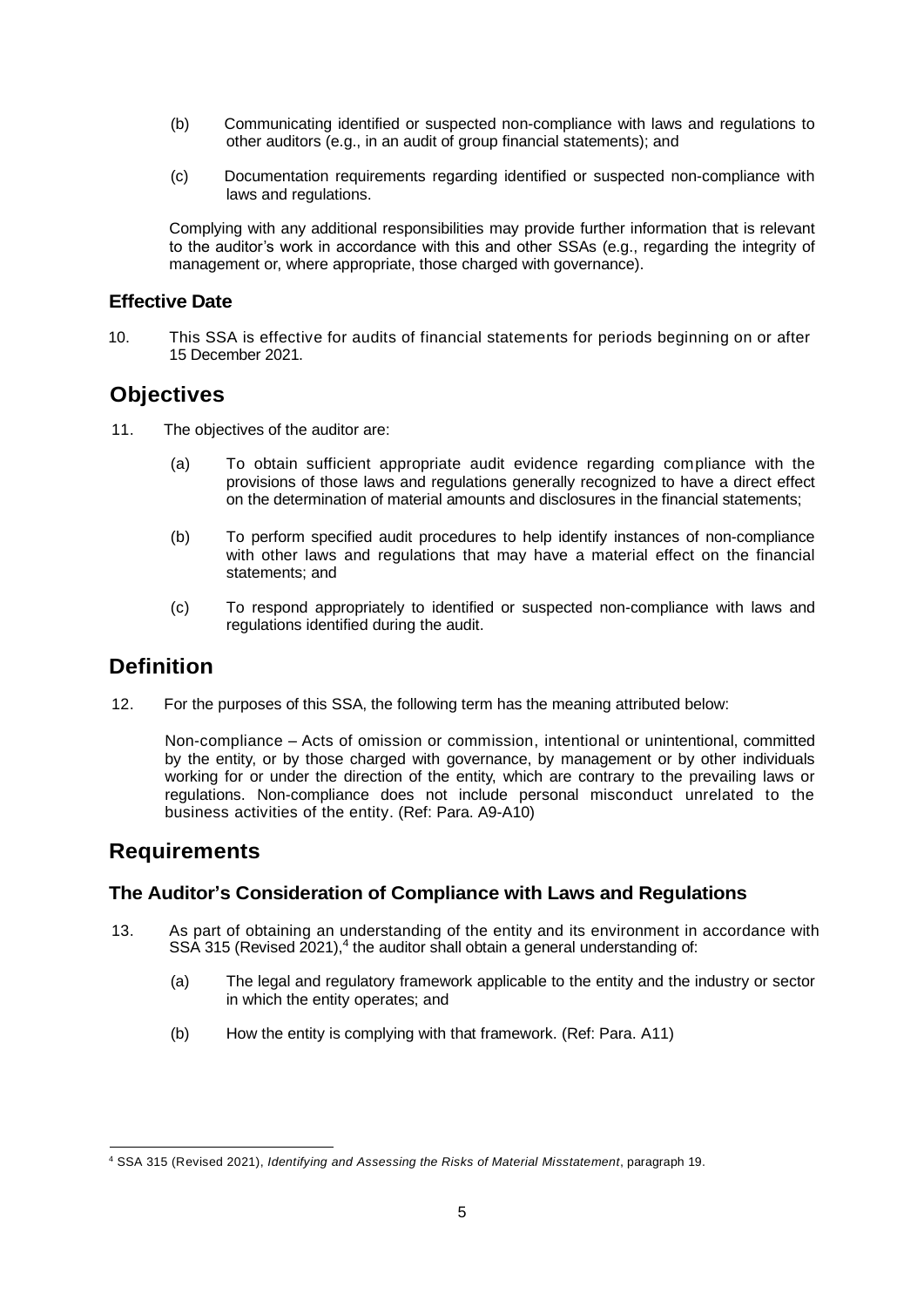- 14. The auditor shall obtain sufficient appropriate audit evidence regarding compliance with the provisions of those laws and regulations generally recognized to have a direct effect on the determination of material amounts and disclosures in the financial statements. (Ref: Para. A12)
- 15. The auditor shall perform the following audit procedures to help identify instances of noncompliance with other laws and regulations that may have a material effect on the financial statements: (Ref: Para. A13-A14)
	- (a) Inquiring of management and, where appropriate, those charged with governance, as to whether the entity is in compliance with such laws and regulations; and
	- (b) Inspecting correspondence, if any, with the relevant licensing or regulatory authorities.
- 16. During the audit, the auditor shall remain alert to the possibility that other audit procedures applied may bring instances of non-compliance or suspected noncompliance with laws and regulations to the auditor's attention. (Ref: Para. A15)
- 17. The auditor shall request management and, where appropriate, those charged with governance to provide written representations that all known instances of non-compliance or suspected non-compliance with laws and regulations whose effects should be considered when preparing financial statements have been disclosed to the auditor. (Ref: Para. A16)
- 18. In the absence of identified or suspected non-compliance, the auditor is not required to perform audit procedures regarding the entity's compliance with laws and regulations, other than those set out in paragraphs 13-17.

## **Audit Procedures When Non-Compliance Is Identified or Suspected**

- 19. If the auditor becomes aware of information concerning an instance of non-compliance or suspected non-compliance with laws and regulations, the auditor shall obtain: (Ref: Para. A17-A18)
	- (a) An understanding of the nature of the act and the circumstances in which it has occurred; and
	- (b) Further information to evaluate the possible effect on the financial statements. (Ref: Para. A19)
- 20. If the auditor suspects there may be non-compliance, the auditor shall discuss the matter, unless prohibited by law or regulation, with the appropriate level of management and, where appropriate, those charged with governance. If management or, as appropriate, those charged with governance do not provide sufficient information that supports that the entity is in compliance with laws and regulations and, in the auditor's judgment, the effect of the suspected non-compliance may be material to the financial statements, the auditor shall consider the need to obtain legal advice. (Ref: Para. A20-A22)
- 21. If sufficient information about suspected non-compliance cannot be obtained, the auditor shall evaluate the effect of the lack of sufficient appropriate audit evidence on the auditor's opinion.
- 22. The auditor shall evaluate the implications of identified or suspected non-compliance in relation to other aspects of the audit, including the auditor's risk assessment and the reliability of written representations, and take appropriate action. (Ref: Para. A23-A25)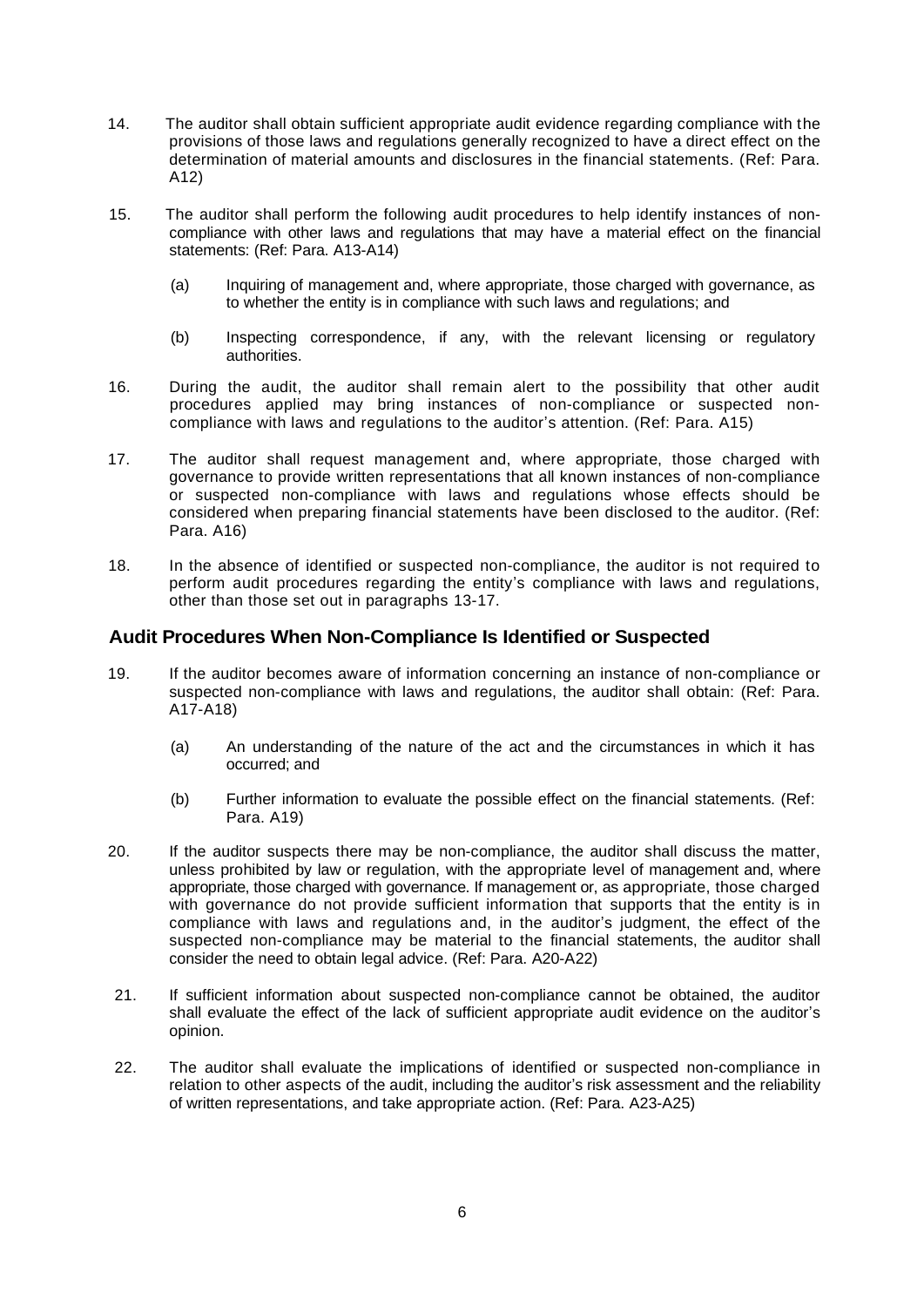## **Communicating and Reporting Identified or Suspected Non-Compliance**

*Communicating Identified or Suspected Non-Compliance with Those Charged with Governance*

- 23. Unless all of those charged with governance are involved in management of the entity, and therefore are aware of matters involving identified or suspected non-compliance already communicated by the auditor,<sup>5</sup> the auditor shall communicate, unless prohibited by law or regulation, with those charged with governance matters involving non-compliance with laws and regulations that come to the auditor's attention during the course of the audit, other than when the matters are clearly inconsequential.
- 24. If, in the auditor's judgment, the non-compliance referred to in paragraph 23 is believed to be intentional and material, the auditor shall communicate the matter with those charged with governance as soon as practicable.
- 25. If the auditor suspects that management or those charged with governance are involved in non-compliance, the auditor shall communicate the matter to the next higher level of authority at the entity, if it exists, such as an audit committee or supervisory board. Where no higher authority exists, or if the auditor believes that the communication may not be acted upon or is unsure as to the person to whom to report, the auditor shall consider the need to obtain legal advice.

## *Potential Implications of Identified or Suspected Non-Compliance for the Auditor's Report (Ref: Para. A26-A27)*

- 26. If the auditor concludes that the identified or suspected non-compliance has a material effect on the financial statements, and has not been adequately reflected in the financial statements, the auditor shall, in accordance with SSA 705 (Revised), express a qualified opinion or an adverse opinion on the financial statements.<sup>6</sup>
- 27. If the auditor is precluded by management or those charged with governance from obtaining sufficient appropriate audit evidence to evaluate whether non-compliance that may be material to the financial statements has, or is likely to have, occurred, the auditor shall express a qualified opinion or disclaim an opinion on the financial statements on the basis of a limitation on the scope of the audit in accordance with SSA 705 (Revised).<sup>7</sup>
- 28. If the auditor is unable to determine whether non-compliance has occurred because of limitations imposed by the circumstances rather than by management or those charged with governance, the auditor shall evaluate the effect on the auditor's opinion in accordance with SSA 705 (Revised).

## *Reporting Identified or Suspected Non-Compliance to an Appropriate Authority outside the Entity*

- 29. If the auditor has identified or suspects non-compliance with laws and regulations, the auditor shall determine whether law, regulation or relevant ethical requirements: (Ref: Para. A28-A34)
	- (a) Require the auditor to report to an appropriate authority outside the entity.
	- (b) Establish responsibilities under which reporting to an appropriate authority outside the entity may be appropriate in the circumstances.

<sup>5</sup> SSA 260 (Revised), *Communication with Those Charged with Governance*," paragraph 13.

<sup>6</sup> SSA 705 (Revised), *Modifications to the Opinion in the Independent Auditor's Report*," paragraph 7-8

<sup>&</sup>lt;sup>7</sup> SSA 705 (Revised), paragraphs 7 and 9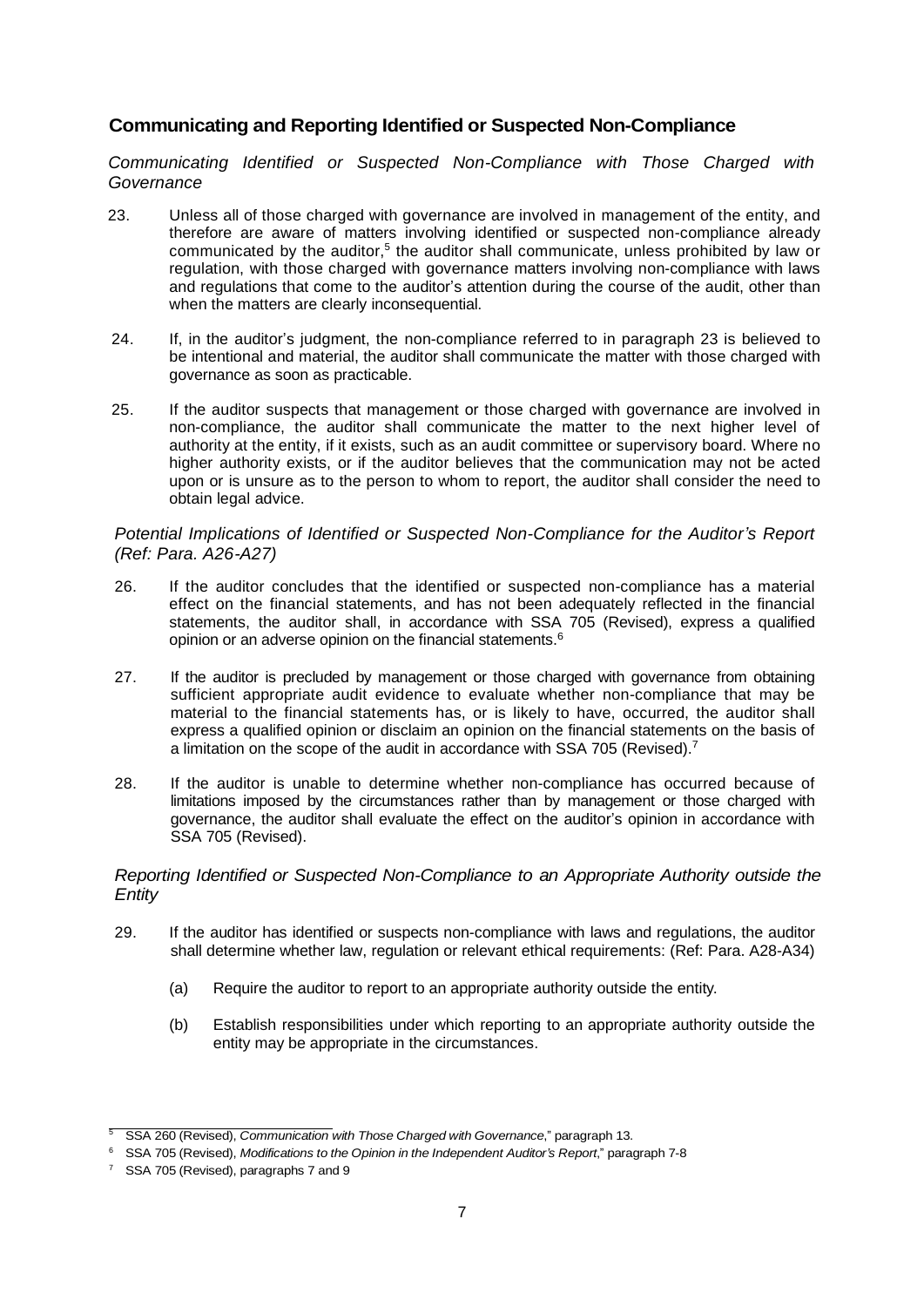## **Documentation**

- 30. The auditor shall include in the audit documentation<sup>8</sup> identified or suspected non-compliance with laws and regulations and: (Ref: Para. A35-A36)
	- (a) The audit procedures performed, the significant professional judgments made and the conclusions reached thereon; and
	- (b) The discussions of significant matters related to the non-compliance with management, those charged with governance and others, including how management and, where applicable, those charged with governance have responded to the matter.

**\*\*\***

## **Application and Other Explanatory Material**

## **Responsibility for Compliance with Laws and Regulations** (Ref: Para. 3-9)

- A1. It is the responsibility of management, with the oversight of those charged with governance, to ensure that the entity's operations are conducted in accordance with laws and regulations. Laws and regulations may affect an entity's financial statements in different ways: for example, most directly, they may affect specific disclosures required of the entity in the financial statements or they may prescribe the applicable financial reporting framework. They may also establish certain legal rights and obligations of the entity, some of which will be recognized in the entity's financial statements. In addition, laws and regulations may impose penalties in cases of non-compliance.
- A2. The following are examples of the types of policies and procedures an entity may implement to assist in the prevention and detection of non-compliance with laws and regulations:
	- Monitoring legal requirements and ensuring that operating procedures are designed to meet these requirements.
	- Instituting and operating appropriate systems of internal control.
	- Developing, publicizing and following a code of conduct.
	- Ensuring employees are properly trained and understand the code of conduct.
	- Monitoring compliance with the code of conduct and acting appropriately to discipline employees who fail to comply with it.
	- Engaging legal advisors to assist in monitoring legal requirements.
	- Maintaining a register of significant laws and regulations with which the entity has to comply within its particular industry and a record of complaints.

In larger entities, these policies and procedures may be supplemented by assigning appropriate responsibilities to the following:

- An internal audit function.
- An audit committee.
- A compliance function.

<sup>8</sup> SSA 230, *Audit Documentation*, paragraphs 8-11, and A6.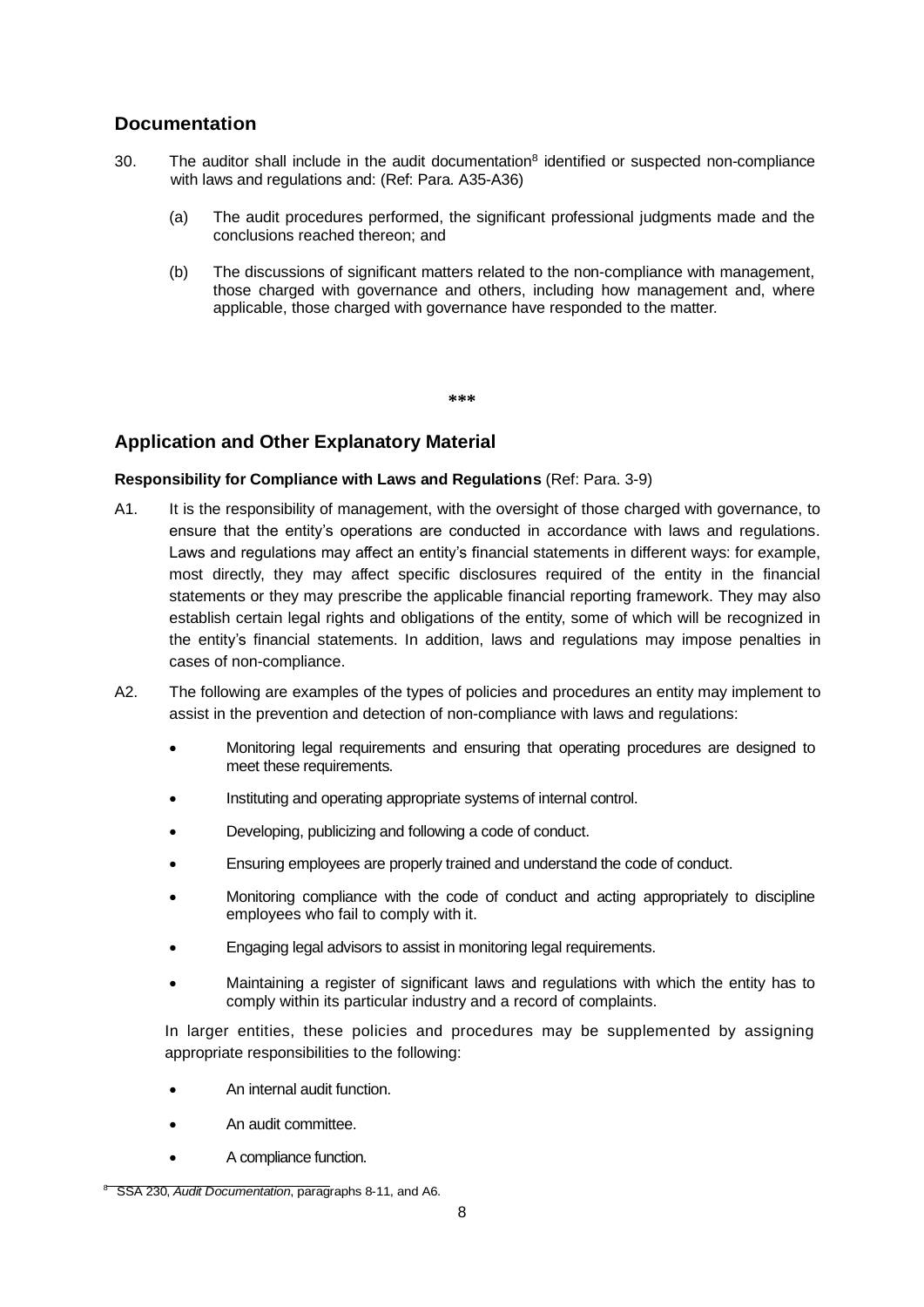## *Responsibility of the Auditor*

- A3. Non-compliance by the entity with laws and regulations may result in a material misstatement of the financial statements. Detection of non-compliance, regardless of materiality, may affect other aspects of the audit including, for example, the auditor's consideration of the integrity of management, those charged with governance or employees.
- A4. Whether an act constitutes non-compliance with laws and regulations is a matter to be determined by a court or other appropriate adjudicative body, which is ordinarily beyond the auditor's professional competence to determine. Nevertheless, the auditor's training, experience and understanding of the entity and its industry or sector may provide a basis to recognize that some acts, coming to the auditor's attention, may constitute non-compliance with laws and regulations.
- A5. In accordance with specific statutory requirements, the auditor may be specifically required to report, as part of the audit of the financial statements, on whether the entity complies with certain provisions of laws or regulations. In these circumstances, SSA 700 (Revised)<sup>9</sup> or SSA 800 (Revised)<sup>10</sup> deal with how these audit responsibilities are addressed in the auditor's report. Furthermore, where there are specific statutory reporting requirements, it may be necessary for the audit plan to include appropriate tests for compliance with these provisions of the laws and regulations.

## *Categories of Laws and Regulations (Ref: Para. 6)*

- A6. The nature and circumstances of the entity may impact whether relevant laws and regulations are within the categories of laws and regulations described in paragraphs 6(a) or 6(b). Examples of laws and regulations that may be included in the categories described in paragraph 6 include those that deal with
	- Fraud, corruption and bribery.
	- Money laundering, terrorist financing and proceeds of crime.
	- Securities markets and trading.
	- Banking and other financial products and services.
	- Data protection.
	- Tax and pension liabilities and payments.
	- Environmental protection.
	- Public health and safety.

#### *Considerations Specific to Public Sector Entities*

A7. In the public sector, there may be additional audit responsibilities with respect to the consideration of laws and regulations which may relate to the audit of financial statements or may extend to other aspects of the entity's operations.

<sup>9</sup> SSA 700 (Revised), *Forming an Opinion and Reporting on Financial Statements*, paragraph 43.

<sup>10</sup> SSA 800 (Revised), *Special Considerations—Audits of Financial Statements Prepared in Accordance with Special Purpose Frameworks*, paragraph 11.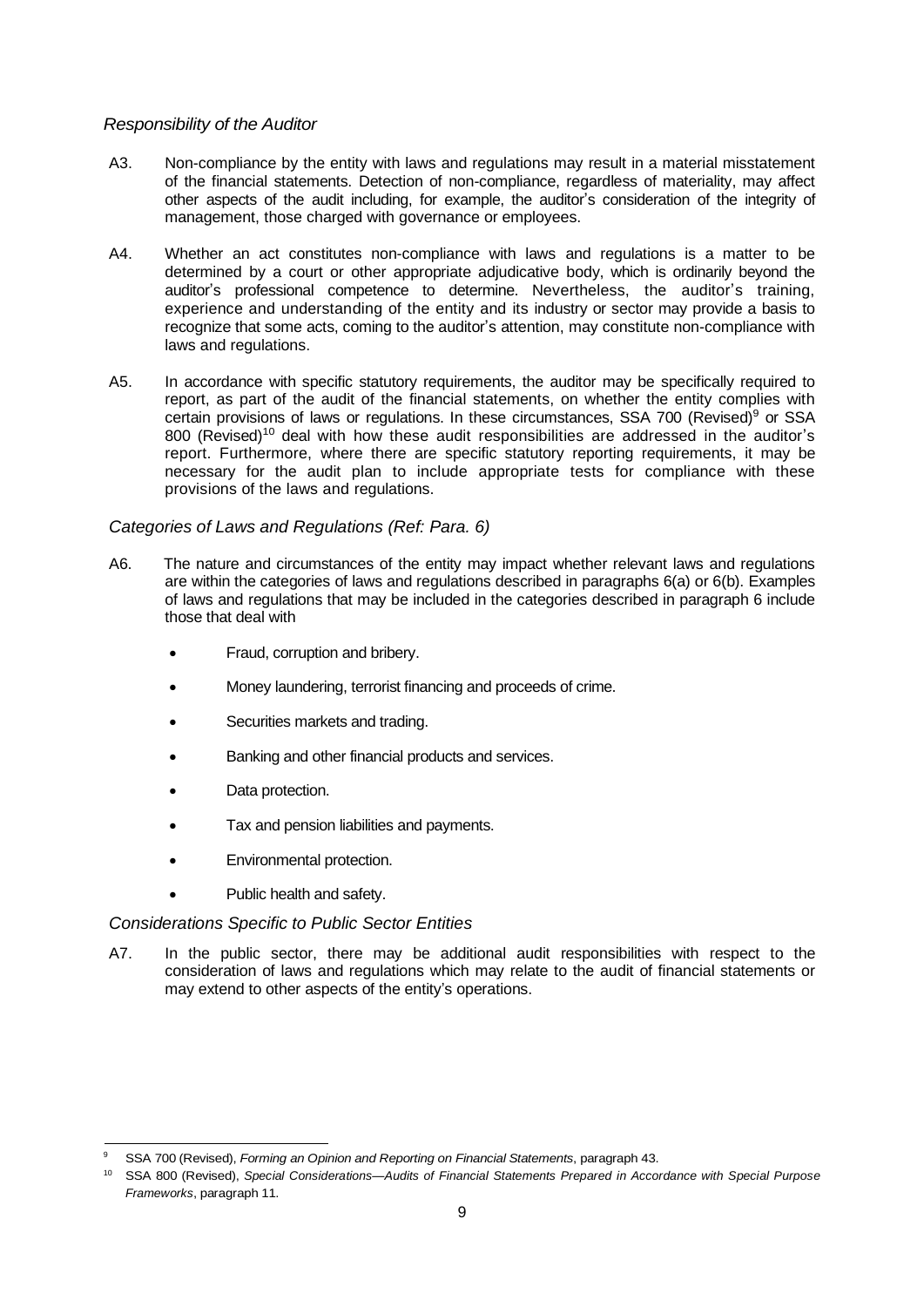## *Additional Responsibilities Established by Law, Regulation or Relevant Ethical Requirements (Ref: Para. 9)*

A8. Law, regulation or relevant ethical requirements may require the auditor to perform additional procedures and take further actions. For example, Ethics Pronouncement 100 *Code of Professional Conduct and Ethics* (EP 100) issued by the Institute of Singapore Chartered Accountants requires the auditor to take steps to respond to identified or suspected noncompliance with laws and regulations and determine whether further action is needed. Such steps may include the communication of identified or suspected non-compliance with laws and regulations to other auditors within a group, including a group engagement partner, component auditors or other auditors performing work at components of a group for purposes other than the audit of the group financial statements.<sup>11</sup>

**Definition** (Ref: Para. 12)

- A9. Acts of non-compliance with laws and regulations include transactions entered into by, or in the name of, the entity, or on its behalf, by those charged with governance, by management or by other individuals working for or under the direction of the entity.
- A10. Non-compliance also includes personal misconduct related to the business activities of the entity, for example, in circumstances where an individual in a key management position, in a personal capacity, has accepted a bribe from a supplier of the entity and in return secures the appointment of the supplier to provide services or contracts to the entity.

## **The Auditor's Consideration of Compliance with Laws and Regulations**

*Obtaining an Understanding of the Legal and Regulatory Framework* (Ref: Para. 13)

- A11. To obtain a general understanding of the legal and regulatory framework, and how the entity complies with that framework, the auditor may, for example:
	- Use the auditor's existing understanding of the entity's industry, regulatory and other external factors;
	- Update the understanding of those laws and regulations that directly determine the reported amounts and disclosures in the financial statements;
	- Inquire of management as to other laws or regulations that may be expected to have a fundamental effect on the operations of the entity;
	- Inquire of management concerning the entity's policies and procedures regarding compliance with laws and regulations; and
	- Inquire of management regarding the policies or procedures adopted for identifying, evaluating and accounting for litigation claims.

<sup>11</sup> See, for example, paragraphs R360.16–360.18 A1 of the ACRA Code.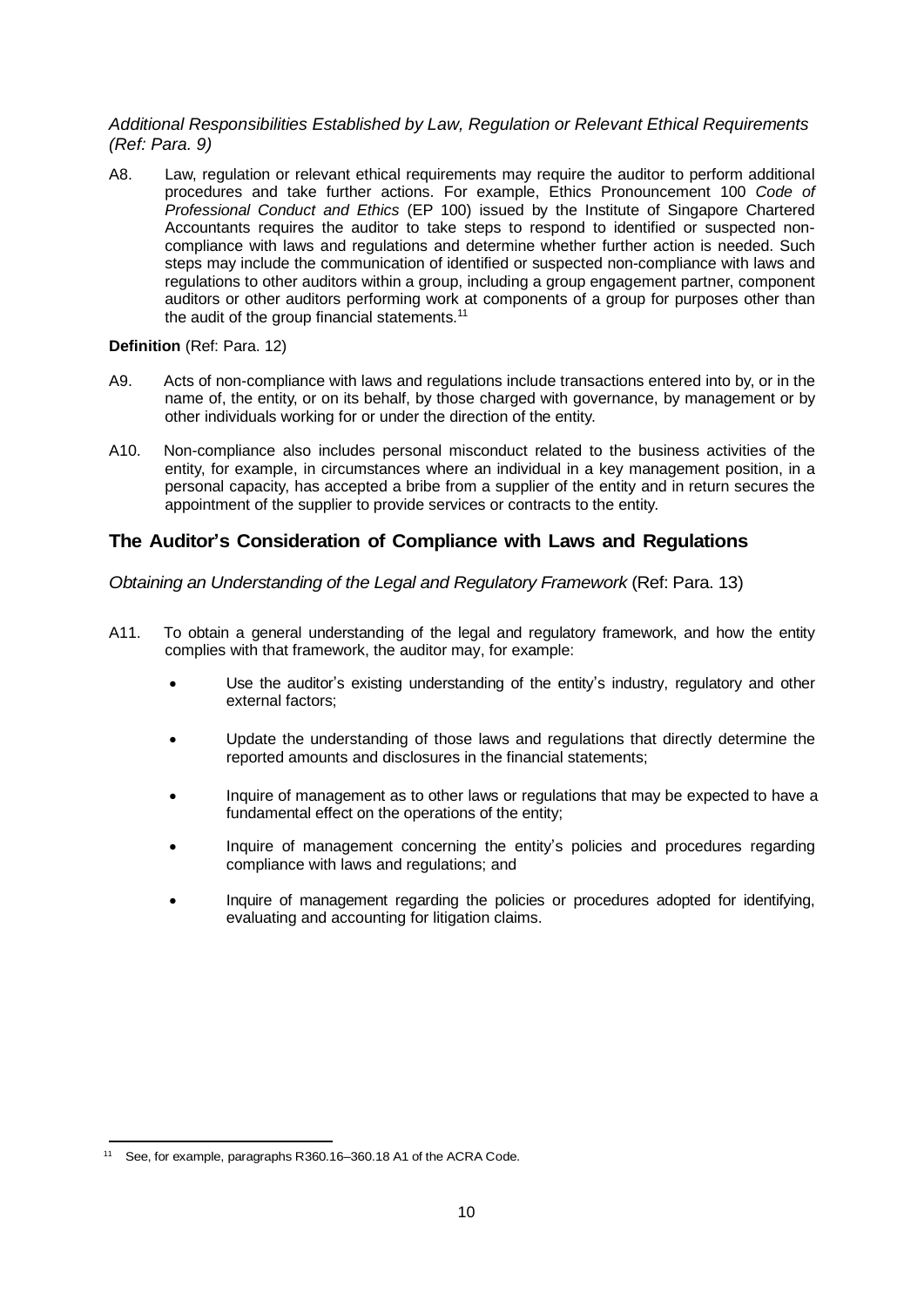*Laws and Regulations Generally Recognized to Have a Direct Effect on the Determination of Material Amounts and Disclosures in the Financial Statements* (Ref: Para. 6, 14)

- A12. Certain laws and regulations are well-established, known to the entity and within the entity's industry or sector, and relevant to the entity's financial statements (as described in paragraph 6(a)). They could include those that relate to, for example:
	- The form and content of financial statements;
	- Industry-specific financial reporting issues;
	- Accounting for transactions under government contracts; or
	- The accrual or recognition of expenses for income tax or pension costs.
	- Some provisions in those laws and regulations may be directly relevant to specific assertions in the financial statements (e.g., the completeness of income tax provisions), while others may be directly relevant to the financial statements as a whole (e.g., the required statements constituting a complete set of financial statements). The aim of the requirement in paragraph 14 is for the auditor to obtain sufficient appropriate audit evidence regarding the determination of amounts and disclosures in the financial statements in compliance with the relevant provisions of those laws and regulations.
	- Non-compliance with other provisions of such laws and regulations and other laws and regulations may result in fines, litigation or other consequences for the entity, the costs of which may need to be provided for in the financial statements, but are not considered to have a direct effect on the financial statements as described in paragraph 6(a).

### *Procedures to Identify Instances of Non-Compliance—Other Laws and Regulations (Ref: Para. 6, 15)*

- A13. Certain other laws and regulations may need particular attention by the auditor because they have a fundamental effect on the operations of the entity (as described in paragraph 6(b)). Noncompliance with laws and regulations that have a fundamental effect on the operations of the entity may cause the entity to cease operations, or call into question the entity's continuance as a going concern.<sup>12</sup> For example, non-compliance with the requirements of the entity's license or other entitlement to perform its operations could have such an impact (e.g., for a bank, noncompliance with capital or investment requirements). There are also many laws and regulations relating principally to the operating aspects of the entity that typically do not affect the financial statements and are not captured by the entity's information systems relevant to financial reporting.
- A14. As the financial reporting consequences of other laws and regulations can vary depending on the entity's operations, the audit procedures required by paragraph 15 are directed to bringing to the auditor's attention instances of non-compliance with laws and regulations that may have a material effect on the financial statements.

<sup>12</sup> See SSA 570 (Revised), *Going Concern*.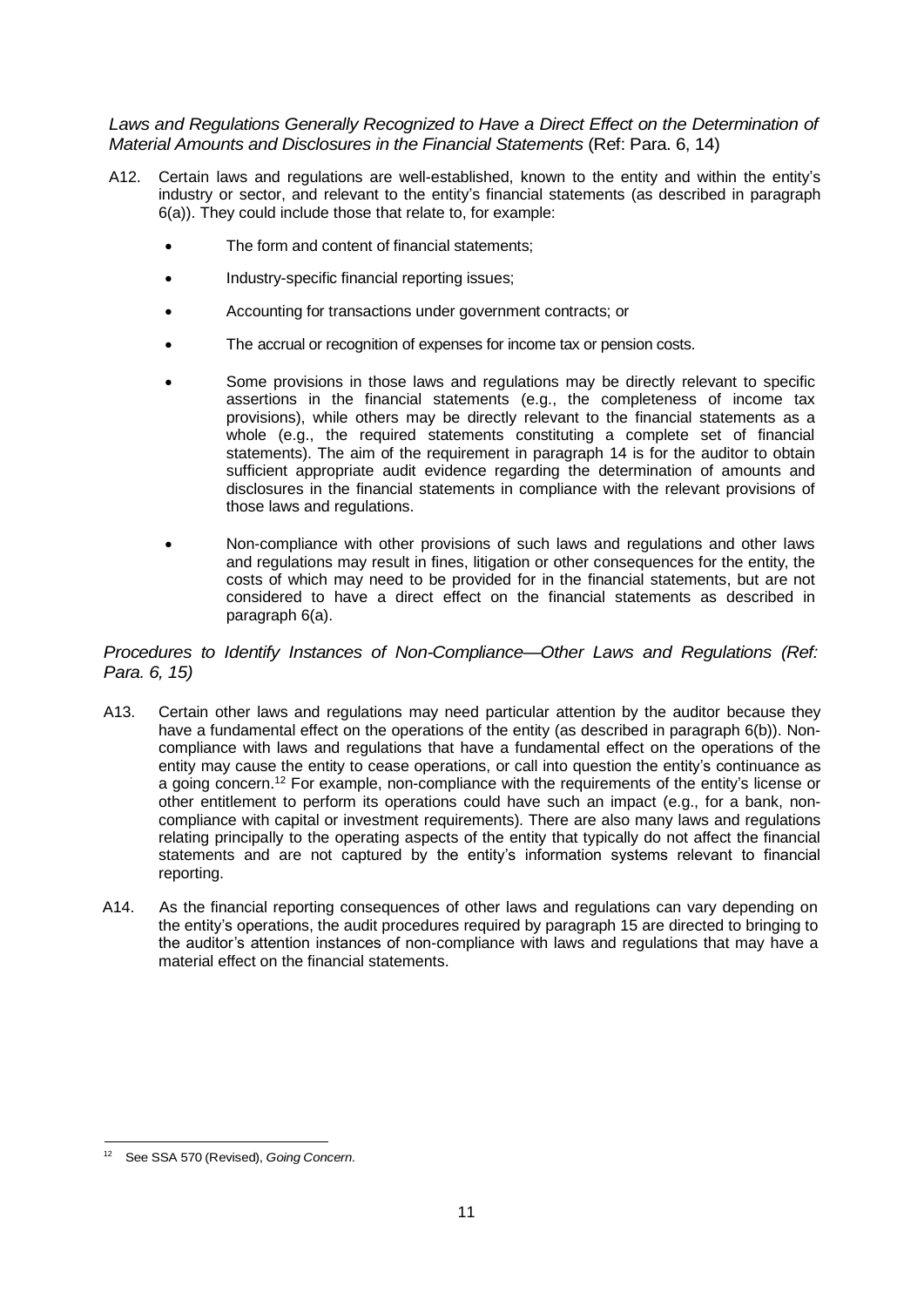## *Non-Compliance Brought to the Auditor's Attention by Other Audit Procedures* (Ref: Para. 16)

- A15. Audit procedures applied to form an opinion on the financial statements may bring instances of non-compliance or suspected non-compliance with laws and regulations to the auditor's attention. For example, such audit procedures may include:
	- Reading minutes;
	- Inquiring of the entity's management and in-house legal counsel or external legal counsel concerning litigation, claims and assessments; and
	- Performing substantive tests of details of classes of transactions, account balances or disclosures.

#### *Written Representations* (Ref: Para. 17)

A16. Because the effect on financial statements of laws and regulations can vary considerably, written representations provide necessary audit evidence about management's knowledge of identified or suspected non-compliance with laws and regulations, whose effects may have a material effect on the financial statements. However, written representations do not provide sufficient appropriate audit evidence on their own and, accordingly, do not affect the nature and extent of other audit evidence that is to be obtained by the auditor.<sup>13</sup>

## **Audit Procedures When Non-Compliance Is Identified or Suspected**

#### *Indications of Non-Compliance with Laws and Regulations* (Ref: Para. 19)

- A17. The auditor may become aware of information concerning an instance of non-compliance with laws and regulations other than as a result of performing the procedures in paragraphs 13–17 (e.g., when the auditor is alerted to non-compliance by a whistle blower).
- A18. The following matters may be an indication of non-compliance with laws and regulations:
	- Investigations by regulatory organizations and government departments or payment of fines or penalties.
	- Payments for unspecified services or loans to consultants, related parties, employees or government employees.
	- Sales commissions or agent's fees that appear excessive in relation to those ordinarily paid by the entity or in its industry or to the services actually received.
	- Purchasing at prices significantly above or below market price.
	- Unusual payments in cash, purchases in the form of cashiers' cheques payable to bearer or transfers to numbered bank accounts.
	- Unusual transactions with companies registered in tax havens.
	- Payments for goods or services made other than to the country from which the goods or services originated.
	- Payments without proper exchange control documentation.
	- Existence of an information system which fails, whether by design or by accident, to provide an adequate audit trail or sufficient evidence.

<sup>13</sup> SSA 580, *Written Representations*, paragraph 4.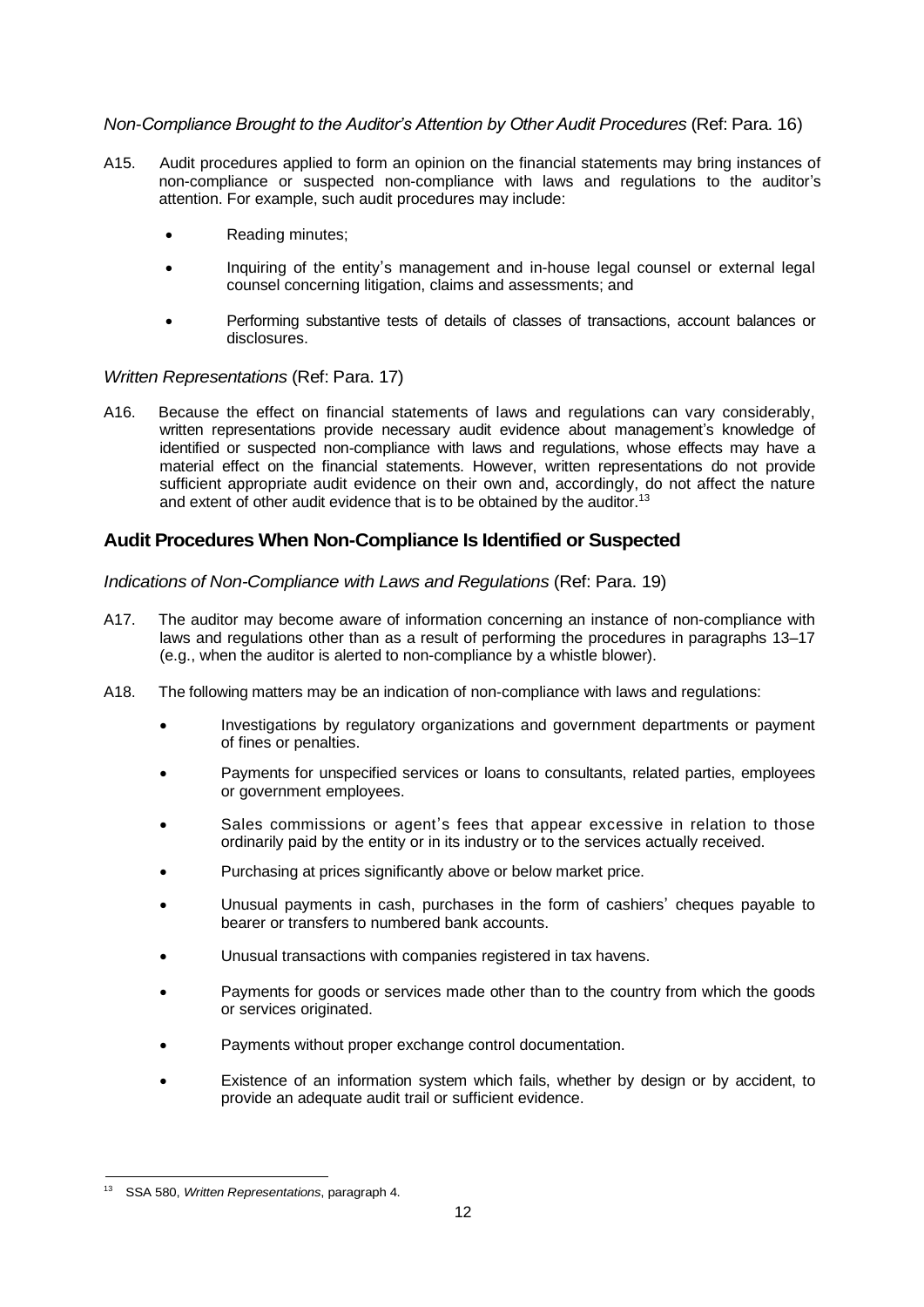- Unauthorized transactions or improperly recorded transactions.
- Adverse media comment.

*Matters Relevant to the Auditor's Evaluation* (Ref: Para. 19(b))

- A19. Matters relevant to the auditor's evaluation of the possible effect on the financial statements include:
	- The potential financial consequences of identified or suspected non-compliance with laws and regulations on the financial statements including, for example, the imposition of fines, penalties, damages, threat of expropriation of assets, enforced discontinuation of operations, and litigation.
	- Whether the potential financial consequences require disclosure.
	- Whether the potential financial consequences are so serious as to call into question the fair presentation of the financial statements, or otherwise make the financial statements misleading.

## *Audit Procedures and Communicating Identified or Suspected Non-Compliance with Management and Those Charged with Governance* (Ref: Para. 20)

- A20. The auditor is required to discuss the suspected non-compliance with the appropriate level of management and, where appropriate, those charged with governance, as they may be able to provide additional audit evidence. For example, the auditor may confirm that the management and, where appropriate, those charged with governance have the same understanding of the facts and circumstances relevant to transactions or events that have led to the suspected noncompliance with laws and regulations.
- A21. However, in some jurisdictions, law or regulation may restrict the auditor's communication of certain matters with management and those charged with governance. Law or regulation may specifically prohibit a communication, or other action, that might prejudice an investigation by an appropriate authority into an actual, or suspected, illegal act, including alerting the entity, for example, when the auditor is required to report the identified or suspected non-compliance to an appropriate authority pursuant to anti-money laundering legislation. In these circumstances, the issues considered by the auditor may be complex and the auditor may consider it appropriate to obtain legal advice.
- A22. If management or, as appropriate, those charged with governance do not provide sufficient information to the auditor that the entity is in fact in compliance with laws and regulations, the auditor may consider it appropriate to consult with the entity's in-house or external legal counsel about the application of the laws and regulations to the circumstances, including the possibility of fraud, and the possible effects on the financial statements. If it is not considered appropriate to consult with the entity's legal counsel or if the auditor is not satisfied with the legal counsel's opinion, the auditor may consider it appropriate to consult on a confidential basis with others within the firm, a network firm, a professional body, or with the auditor's legal counsel as to whether a contravention of a law or regulation is involved, including the possibility of fraud, the possible legal consequences, and what further action, if any, the auditor would take.

#### *Evaluating the Implications of Identified or Suspected Non-Compliance* (Ref: Para. 22)

A23. As required by paragraph 22, the auditor evaluates the implications of identified or suspected non-compliance in relation to other aspects of the audit, including the auditor's risk assessment and the reliability of written representations. The implications of particular identified or suspected non-compliance will depend on the relationship of the perpetration and concealment, if any, of the act to specific controls and the level of management or individuals working for, or under the direction of, the entity involved, especially implications arising from the involvement of the highest authority within the entity. As noted in paragraph 9, the auditor's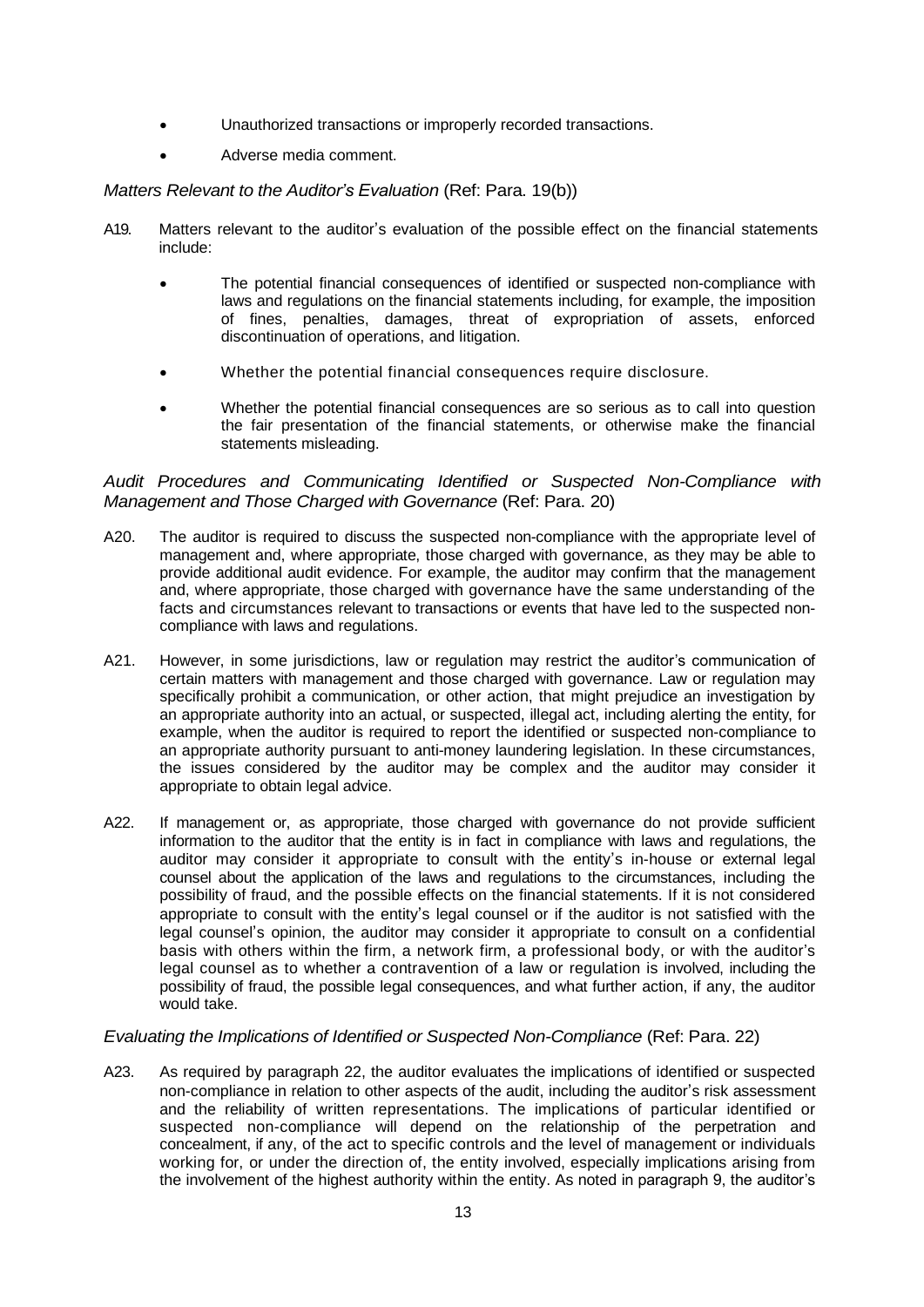compliance with law, regulation or relevant ethical requirements may provide further information that is relevant to the auditor's responsibilities in accordance with paragraph 22.

- A24. Examples of circumstances that may cause the auditor to evaluate the implications of identified or suspected non-compliance on the reliability of written representations received from management and, where applicable, those charged with governance include when:
	- The auditor suspects or has evidence of the involvement or intended involvement of management and, where applicable, those charged with governance in any identified or suspected non-compliance.
	- The auditor is aware that management and, where applicable, those charged with governance have knowledge of such non-compliance and, contrary to legal or regulatory requirements, have not reported, or authorized reporting of, the matter to an appropriate authority within a reasonable period.
- A25. In certain circumstances, the auditor may consider withdrawing from the engagement, where permitted by law or regulation, for example when management or those charged with governance do not take the remedial action that the auditor considers appropriate in the circumstances, or the identified or suspected non-compliance raises questions regarding the integrity of management or those charged with governance, even when the non-compliance is not material to the financial statements. The auditor may consider it appropriate to obtain legal advice to determine whether withdrawal from the engagement is appropriate. When the auditor determines that withdrawing from the engagement would be appropriate, doing so would not be a substitute for complying with other responsibilities under law, regulation or relevant ethical requirements to respond to identified or suspected non-compliance. Furthermore, paragraph A8a of SSA 220<sup>14</sup> indicates that some ethical requirements may require the predecessor auditor, upon request by the proposed successor auditor, to provide information regarding non-compliance with laws and regulations to the successor auditor.

## **Communicating and Reporting Identified or Suspected Non-Compliance**

*Potential Implications of Identified or Suspected Non-Compliance for the Auditor's Report*  (Ref: Para. 26-28)

- A26. Identified or suspected non-compliance with laws and regulation is communicated in the auditor's report when the auditor modifies the opinion in accordance with paragraphs 26–28. In certain other circumstances, the auditor may communicate identified or suspected noncompliance in the auditor's report, for example:
	- When the auditor has other reporting responsibilities, in addition to the auditor's responsibilities under the SSAs, as contemplated by paragraph 43 of SSA 700 (Revised);
	- When the auditor determines that the identified or suspected non-compliance is a key audit matter and accordingly communicates the matter in accordance with SSA 701,<sup>15</sup> unless paragraph 14 of that SSA applies; or
	- In exceptional cases when management or those charged with governance do not take the remedial action that the auditor considers appropriate in the circumstances and withdrawal from the engagement is not possible (see paragraph A25), the auditor may consider describing the identified or suspected non-compliance in an Other Matter paragraph in accordance with SSA 706 (Revised).<sup>16</sup>

<sup>14</sup> SSA 220, *Quality Control of an Audit of Financial Statements*.

<sup>15</sup> SSA 701, *Communicating Key Audit Matters in the Independent Auditor's Report*

<sup>16</sup> SSA 706 (Revised), *Emphasis of Matter Paragraphs and Other Matter Paragraphs in the Independent Auditor's Report*.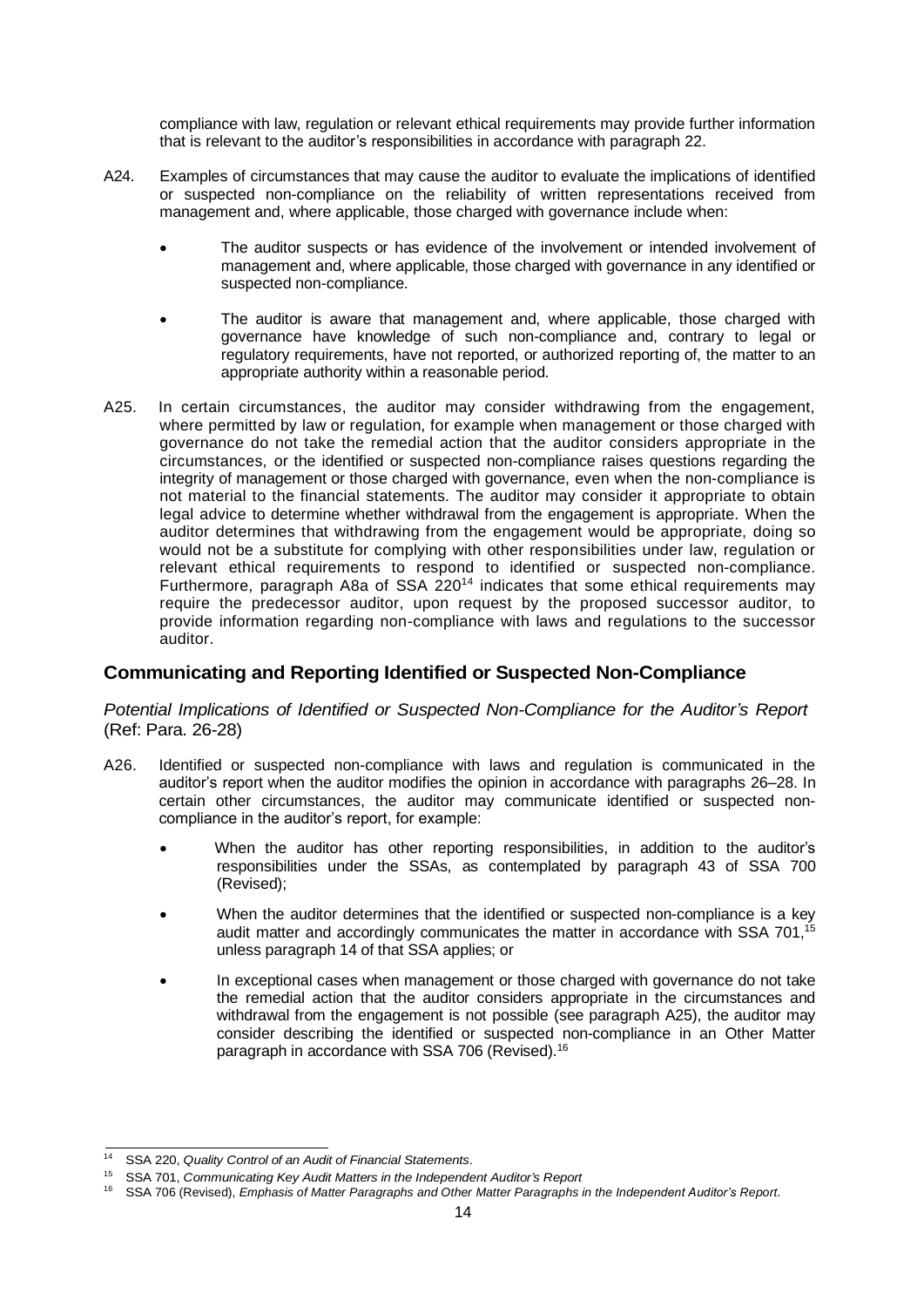A27. Law or regulation may preclude public disclosure by either management, those charged with governance or the auditor about a specific matter. For example, law or regulation may specifically prohibit a communication, or other action, that might prejudice an investigation by an appropriate authority into an actual, or suspected, illegal act, including a prohibition on alerting the entity. When the auditor intends to communicate identified or suspected noncompliance in the auditor's report under the circumstances set out in paragraph A26 or otherwise, such law or regulation may have implications for the auditor's ability to describe the matter in the auditor's report, or in some circumstances to issue the auditor's report. In such cases, the auditor may consider obtaining legal advice to determine the appropriate course of action.

#### *Reporting Identified or Suspected Non-Compliance to an Appropriate Authority outside the Entity* (Ref: Para. 29)

- A28. Reporting identified or suspected non-compliance with laws and regulations to an appropriate authority outside the entity may be required or appropriate in the circumstances because:
	- (a) Law, regulation or relevant ethical requirements require the auditor to report (see paragraph A29);
	- (b) The auditor has determined reporting is an appropriate action to respond to identified or suspected non-compliance in accordance with relevant ethical requirements (see paragraph A30); or
	- (c) Law, regulation or relevant ethical requirements provide the auditor with the right to do so (see paragraph A31).
- A29. In some jurisdictions, the auditor may be required by law, regulation or relevant ethical requirements to report identified or suspected non-compliance with laws and regulations to an appropriate authority outside the entity. For example, in some jurisdictions, statutory requirements exist for the auditor of a financial institution to report the occurrence, or suspected occurrence, of non-compliance with laws and regulations to a supervisory authority. Also, misstatements may arise from non-compliance with laws or regulations and, in some jurisdictions, the auditor may be required to report misstatements to an appropriate authority in cases where management or those charged with governance fail to take corrective action.
- A30. In other cases, the relevant ethical requirements may require the auditor to determine whether reporting identified or suspected non-compliance with laws and regulations to an appropriate authority outside the entity is an appropriate action in the circumstances. For example, EP 100 requires the auditor to take steps to respond to identified or suspected non-compliance with laws and regulations and determine whether further action is needed, which may include reporting to an appropriate authority outside the entity.<sup>17</sup> EP 100 explains that such reporting would not be considered a breach of the duty of confidentiality under EP 100. 18
- A31. Even if law, regulation or relevant ethical requirements do not include requirements that address reporting identified or suspected non-compliance, they may provide the auditor with the right to report identified or suspected non-compliance to an appropriate authority outside the entity. For example, when auditing the financial statements of financial institutions, the auditor may have the right under law or regulation to discuss matters such as identified or suspected non-compliance with laws and regulations with a supervisory authority.
- A32. In other circumstances, the reporting of identified or suspected non-compliance with laws and regulations to an appropriate authority outside the entity may be precluded by the auditor's duty of confidentiality under law, regulation or relevant ethical requirements.

<sup>17</sup> See, for example, paragraphs 360.21 A1 and 360.25 A1–R360.27 of the ACRA Code.

See, for example, paragraphs R114.1–114.1 A1 and R360.26 of the ACRA Code.